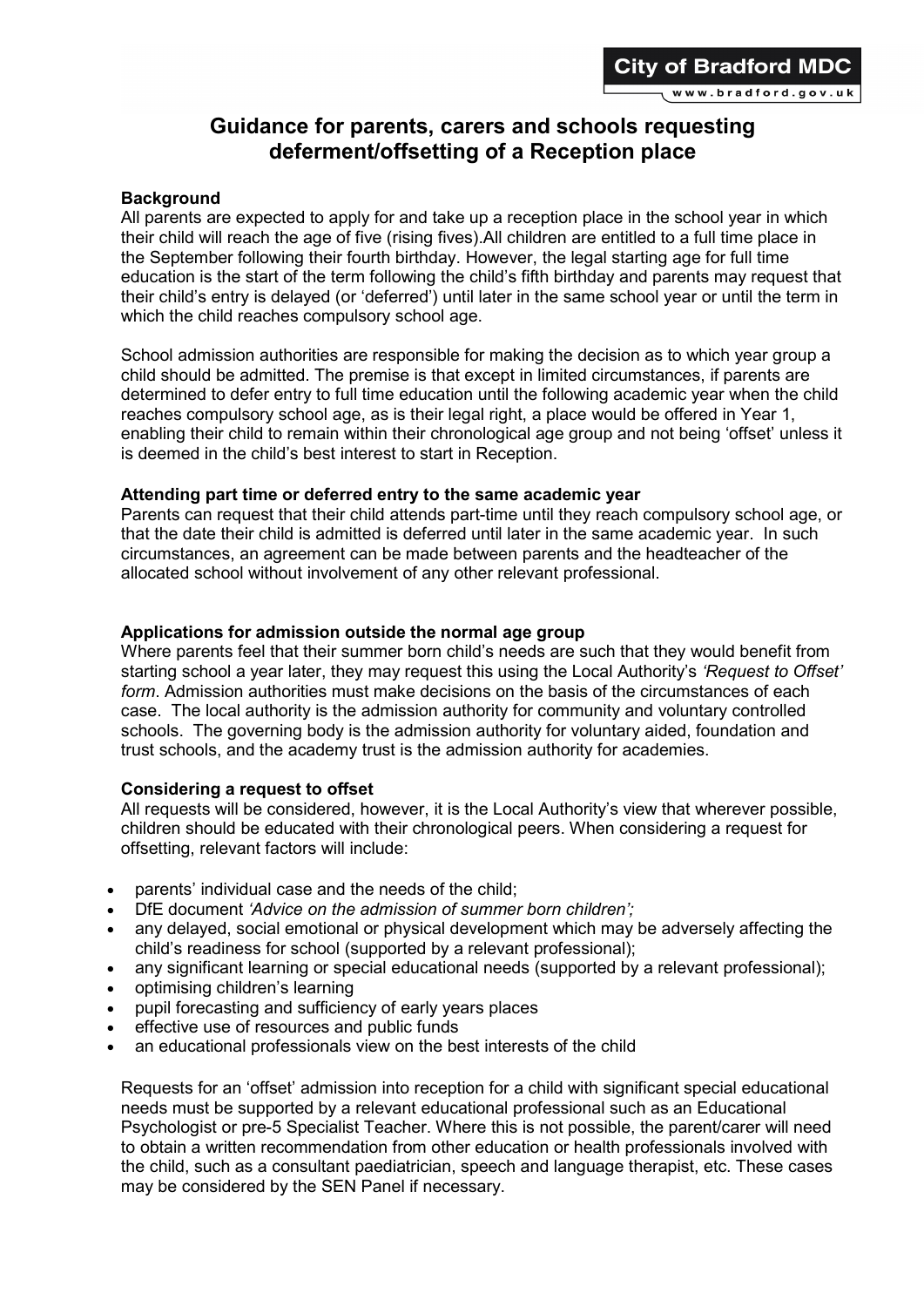# Summer Born

Requests for deferment due to a child born prematurely, summer born or based on other personal circumstances will be considered by a panel consisting of an Educational Psychologist, Early Years Achievement Officer and a Primary school headteacher. It is important that the view of the Headteacher of the school that the child will be attending is taken into consideration, therefore it is important that families meet with the school to discuss their request to defer.

# Procedures

- Application forms for all reception places should be completed and submitted for the year in which the child is eligible for a school place.
- Timescales and deadlines should be followed in accordance with the published admission arrangements which are set out in full in the "Guide for parents about admissions to Primary Schools", which is available on the Council website.. Each year, applications should be made between mid November and 15<sup>th</sup> January and parents are informed of their allocated school on 16 April.
- If parents and/or other relevant professionals involved with the child are of the opinion that the child's admission should be offset until the following school year, the 'Request to offset' form should be completed at the same time as the school application, to enable the Local Authority to make a decision before National Offer Day on 16<sup>th</sup> April. Late applications will be accepted but may not have a decision before the start of term in September, depending on when they are received and the availability of a Panel to consider the request.
- The form must be accompanied by supporting letters and evidence from parents/carers and professionals involved explaining why the child is not ready for full time education and why it would be of benefit for the child to start reception a year later.
- The Head of Service, Admissions Team will write to parents/carers with the Local Authority's decision as to whether the child can be offset after a Panel has convened.
- If the allocated school is a voluntary-aided, foundation, trust school or academy where the governing body is the admission authority, the final decision will be made by the governors, based on the recommendations of the Local Authority.
- If the decision is that the child may be offset, the parent will need to apply for a Reception place the following year, however, there is no guarantee that a place will be offered at the preferred school.

## Parents should be aware that:

- The child may only be offset with the agreement of the Local Authority and/or admission authority of the preferred school(s).
- Once agreed, the child should remain offset throughout their educational career and the transfer to secondary school will take place a year later. However, a different Local Authority or admitting authority in a different school may not abide by the decision and could revert to the chronological year group.
- Should agreement not be given and the parent still chooses to defer entry, the parent will need to apply for a place in Year 1 which will be dependent upon a place being available at the time. If the parent applies for Reception an educational professionals support, that it is in the child's best interests to start in Reception, will be required.
- Any child not being educated in the year group in which their chronological age falls is regarded as "offset". This may raise complications if the child transfers to another local authority or own admitting authority school mid-year.

For further information or clarification, please contact Rachel Phillips, Head of Service, Admissions Team, Margaret McMillan Tower, Bradford BD1 1NN. Email rachel.phillips@bradford.gov.uk